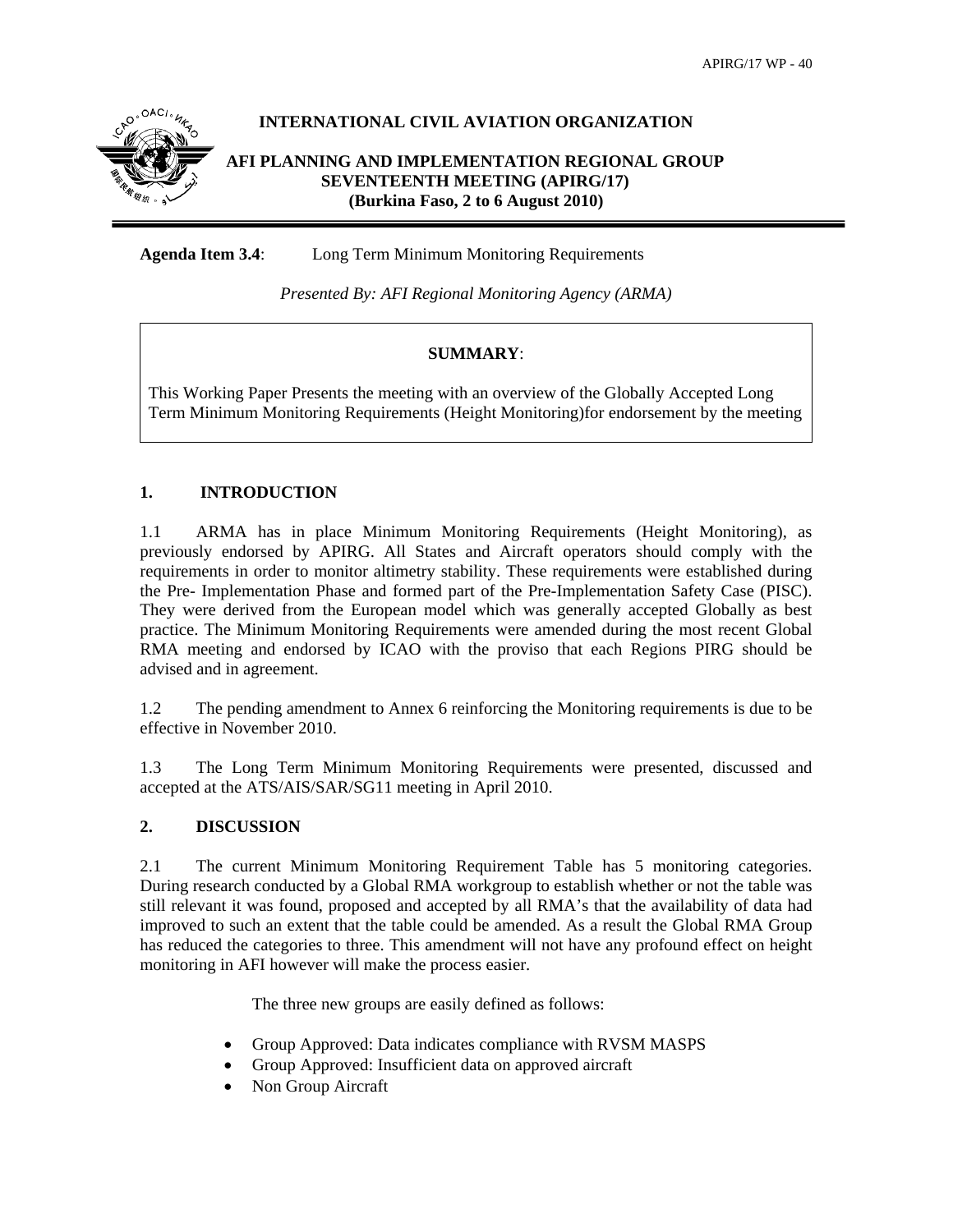2.2 The new Table is available as **Attachment A** to this paper and will be published as soon as practically possible after the meeting on the ARMA webpage.

The amendment to Annex 6, which is pending implementation, reads as follows:

"The State of the Operator that has issued an RVSM approval to an operator shall establish a requirement which ensures that a minimum of two aeroplanes of each aircraft type grouping of the operator have their height-keeping performance monitored, at least once every two years or within intervals of 1000 flight hours per aeroplane, whichever period is longer. If an operator aircraft type grouping consists of a single aeroplane, monitoring of that aeroplane shall be accomplished within the specific period."

2.3 The ARMA will manage the target of the 1000 flight hour interval, which is largely applicable to business jets, by requesting the relevant CAA to provide proof that 1000 flight hours has not been reached at the end of the 24 month period before committing to height monitoring. Further to this the relevant CAA will be requested to advise the ARMA, for tracking purposes, when it is envisaged that the 1000 flight hour target will be met. This will place an additional work load on the relevant CAA and ARMA and should succeed with co-ordination between the two parties

#### **ACTIONS BY THE MEETING**

The meeting is invited to:

- Take note of the contents of this paper; and
- Endorse the Long Term Minimum Monitoring Requirements for use in the AFI Region

----